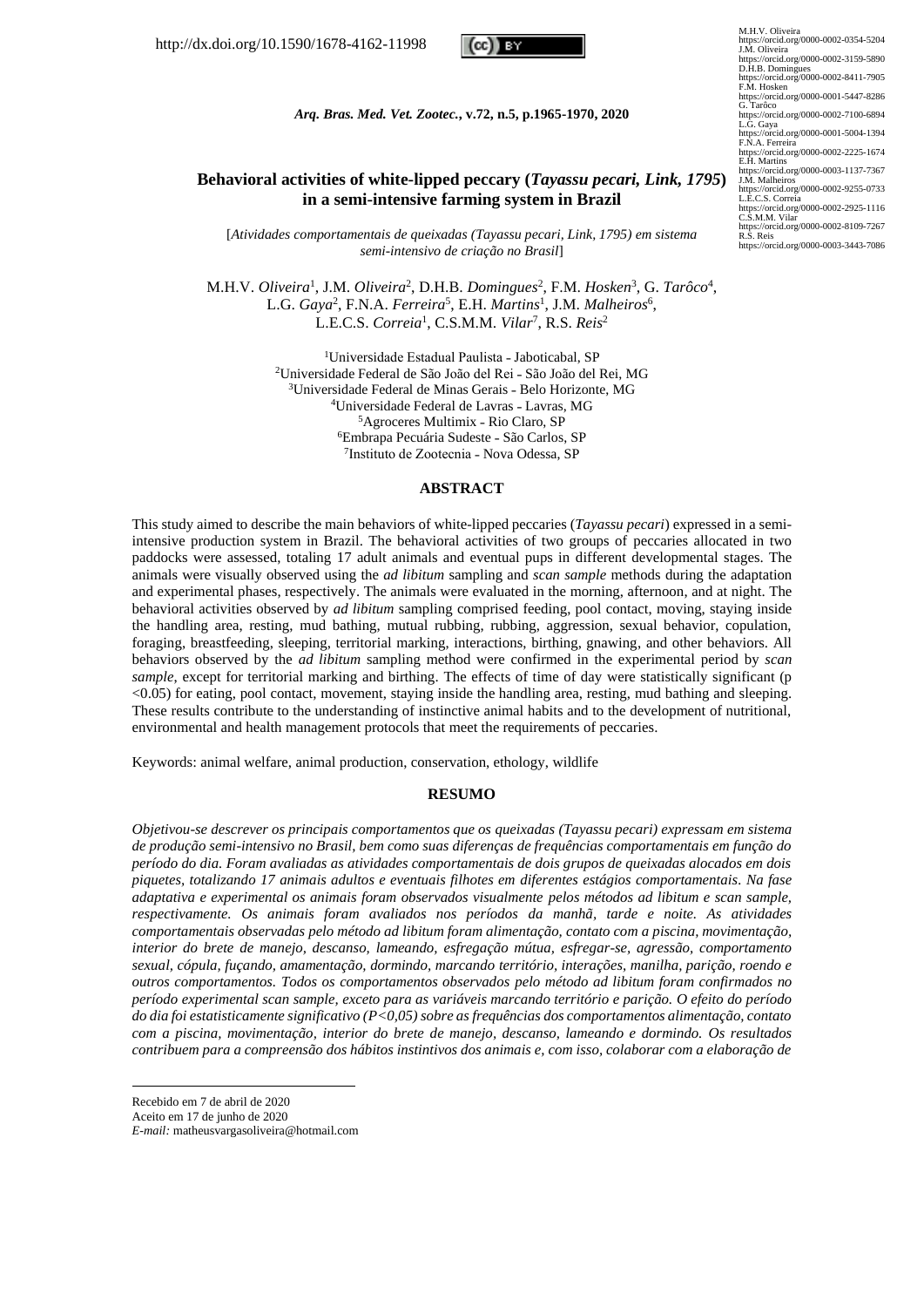#### *Oliveira et al.*

*protocolos de manejo nutricional, ambiental e sanitário, buscando-se suprir as necessidades dos queixadas. Futuras pesquisas envolvendo queixadas em cativeiro fomentarão os estudos voltados aos aspectos biológicos, conservacionistas e produtivos.*

*Palavras-chave: bem-estar animal, produção animal, conservação, etologia, animais silvestres*

# **INTRODUCTION**

The zootechnical exploitation of unconventional species to meet growing animal protein demands is interesting and promising (Hoffman, 2016). In addition, there is increasing interest of farmers in these species because of the high added value of their meat, which may represent a mechanism of biodiversity conservation.

Unlike predatory hunting in Brazil, the production of peccary (*Tayassu pecari*, Link, 1975*)* offers new perspectives for the meat, skin and leather industries. Peccary meat is greatly appreciated by national and international consumers because of its quality and sensory characteristics; however, studies on this species are still scarce (Kumar, 2018). The skin and leather used by foreign industries serve as a specific niche market for the production of luxury goods (Sowls, 1984; Fang *et al*., 2008). In addition, peccary rearing may be a solution for the use of unproductive areas on rural properties, as this species can adapt to different environments (Fang *et al*., 2008).

Knowledge on peccary biology is derived mainly from the studies of Kiltie (1982) and Kiltie and Terborgh (1983), who described some aspects of the behavioral ecology of these animals through signals left by group displacement. In nature, these animals are characterized by social groups of up to 200 individuals (Kiltie and Terborgh, 1983), composed of different age and sex groups (Ellison and Harwell, 1969), which form relatively stable social units (Schweinsburg, 1971). Descriptions of their natural behavior indicate that peccaries can be rationally explored in semi-intensive farming systems characterized by natural/artificial pasture feeding plus supplementation. The success of this activity requires knowledge of the biology, nutrition, health, behavior and welfare of captive individuals to overcome management problems and for the formation of groups and construction of adequate facilities that will ensure animal welfare and high production. In this context, the aim of this study was to describe the main behaviors of peccaries in a semi-intensive production system in Brazil and to evaluate differences in the frequency of these behaviors between different times of day.

# **MATERIAL AND METHODS**

The study was approved by the Ethics Committee on the Use of Animal at the Federal University of São João del-Rei, São João del-Rei, Minas Gerais, Brazil (Protocols n. 008/2016).

The experiment was carried out on a privately owned farm located in the municipality of Conceição da Barra de Minas, Minas Gerais, Brazil (21º 07 '58.58' 'S, 44º 27' 33.90 '' W). The property was registered with the State Forest Institute (IEF), through Normative Instruction No. 7 of April 30, 2015, which provides authorization for wildlife management, under No. 3115.8983/2014-MG.

The behavioral activities of two groups of peccaries allocated in two paddocks were evaluated. Paddock one consisted of eight breeding animals and paddock two consisted of seven breeding animals, each containing one breeding male, totaling 17 adult animals and eventual pups in different developmental stages.

The paddocks were separated by fences (100m long x 12m wide) and contained a drinking fountain (0.80 x 0.40 x 0.20m), feeder (3 x 0.40 x 0.20m),management area (5 x 3 x 3m),masonry pool (3 x 2 x 0.40m), and a shelter consisting of four reinforced concrete shackles (0.5m internal diameter x 1.5m high x 0.05m thick). Lighting was provided by 22 fluorescent lamps. The pasture area consisted of *Urochloa decumbens Stapf. Prain cv. Basilisk* and there was a vegetation area formed by *Eucalyptus*, according to the 2016 schematic representation of the property (Figure 1).

The animals were fed twice a day at 6 am and 3 pm, with a diet consisting of 30% of feed based on 70% of disintegrated corn with straw and cob, 19% of wheat bran, 10% of soybean meal and 1% of mineral salt, supplied by the feeder in the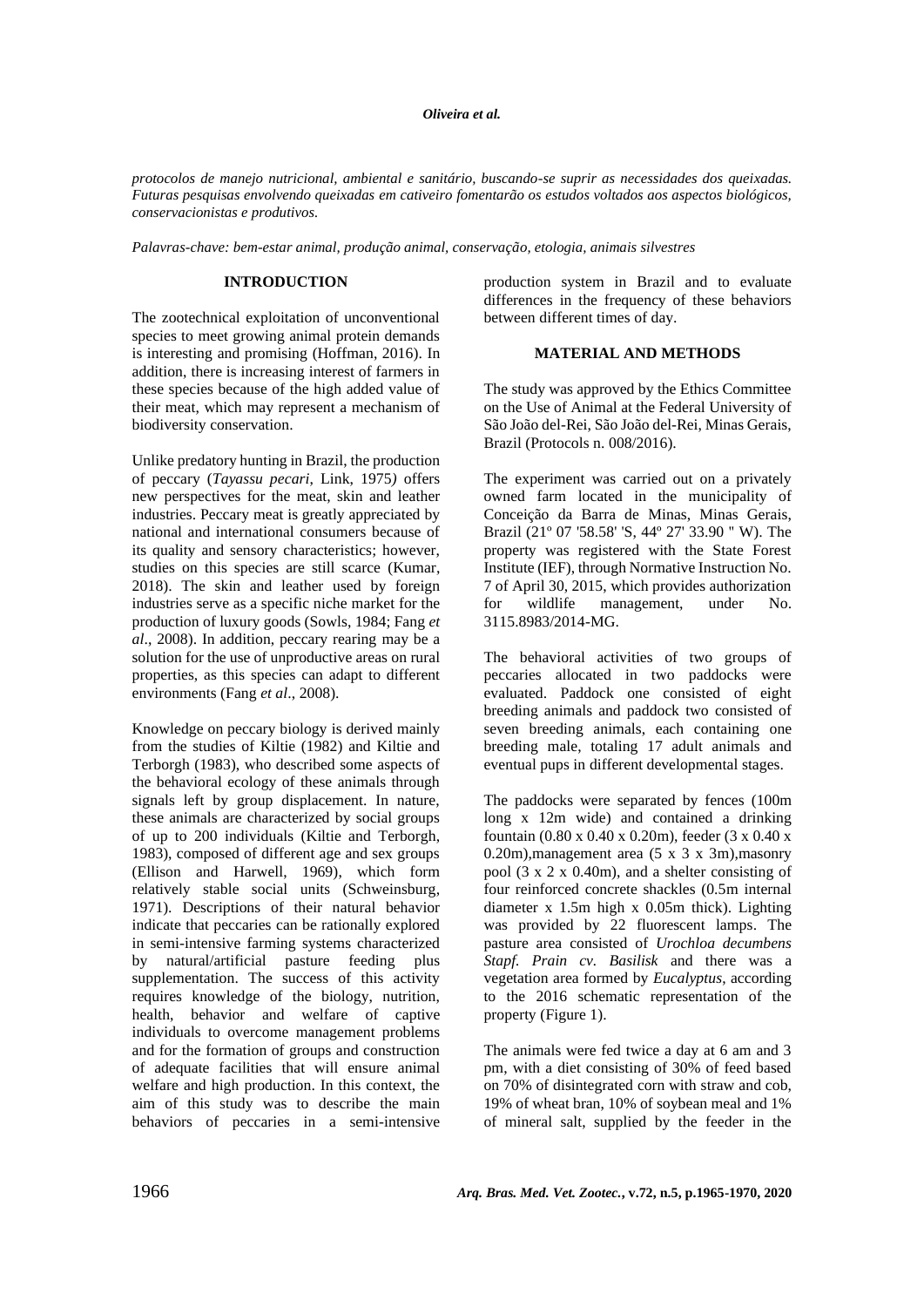management area feeder. The remaining 70% consisted of vegetables, legumes, fruits, sugar cane (*Saccharum officinarum* L*.*), elephant grass (*Pennisetum purpureum* cv. Schum), banana stem (*Musa sapientum* L.),manioc (*Manihot esculenta*  L Crantz), corn kernel (*Zeamays* L.) and whey

supplementation, supplied by the management area feeder or directly on the paddock floor. Waste and food scraps were removed every day. The animals were dewormed, and no vaccines were administered during the experimental period.



Figure 1. Schematic representation of the peccary paddocks.

Eight expanded polyethylene structures were assembled with small windows distributed every 12.5m in total length in each paddock, in order to minimize observer interference with animal behavior. These structures allowed for data collection throughout the paddock. The adaptation phase comprised the period from October to December 2015. The animals were visually observed by the *ad libitum* sampling method, which consists of recording all behavioral events without any methodological limitation (Martin and Bateson, 2007). The peccaries were accustomed to the presence of the observers and the modifications made in the experimental environment. Observations during the adaptation period were performed within four days. According to the National Institute of Meteorology (Estação…, 2019), the temperature range, relative humidity and rainfall during this period was of 21.8 to 23.3ºC; 63.8 to 71.40% and 0.2mm, respectively.

Starting the experimental phase of the study, the animals were visually observed by the *scan sample* sampling method, in which the behavior of the animals was recorded at regular time intervals (Altmann, 1974), regardless of paddock location. These observations were conducted between December 2015 and May 2016 at 15-day intervals, totaling 10 observations. According to the National Institute of Meteorology (Estação…, 2019), the temperature range, relative humidity

and rainfall in this period was of 21 to 22.5ºC; 71.1 to 78.0% and 0.1mm, respectively.

Discontinuous data collection was used, with two hours of observation (recording of behaviors every 5min), followed by two hours of nonobservation. The animals were assessed in the morning (5 am to 11 am), afternoon (1 pm to 7 pm) and night (9 pm to 3 am). Behavioral patterns were recorded by two previously trained observers. The frequency of the behaviors and the effects of time (morning, afternoon and evening) on the behavioral variables were evaluated using the PROC FREQ procedure of the Statistical Analysis System® software (SAS Institute, Cary, NC, USA, 2011). The chi-square test was applied and a level of statistical significance of 5% was adopted.

#### **RESULTS**

An ethogram was elaborated based on 19 peccary behaviors during the adaptation period obtained by the *ad libitum* sampling method (Table 1). Maintenance behaviors (feeding, moving, staying inside the handling area, resting, and sleeping), reproductive behaviors (pool contact, mud bathing, foraging, shackle, and gnawing), environmental enrichment behaviors (sexual behavior, copulation, breastfeeding, territorial marking, and birthing), and conspecific and agonistic behaviors (mutual rubbing, rubbing, aggression, and interactions) were observed.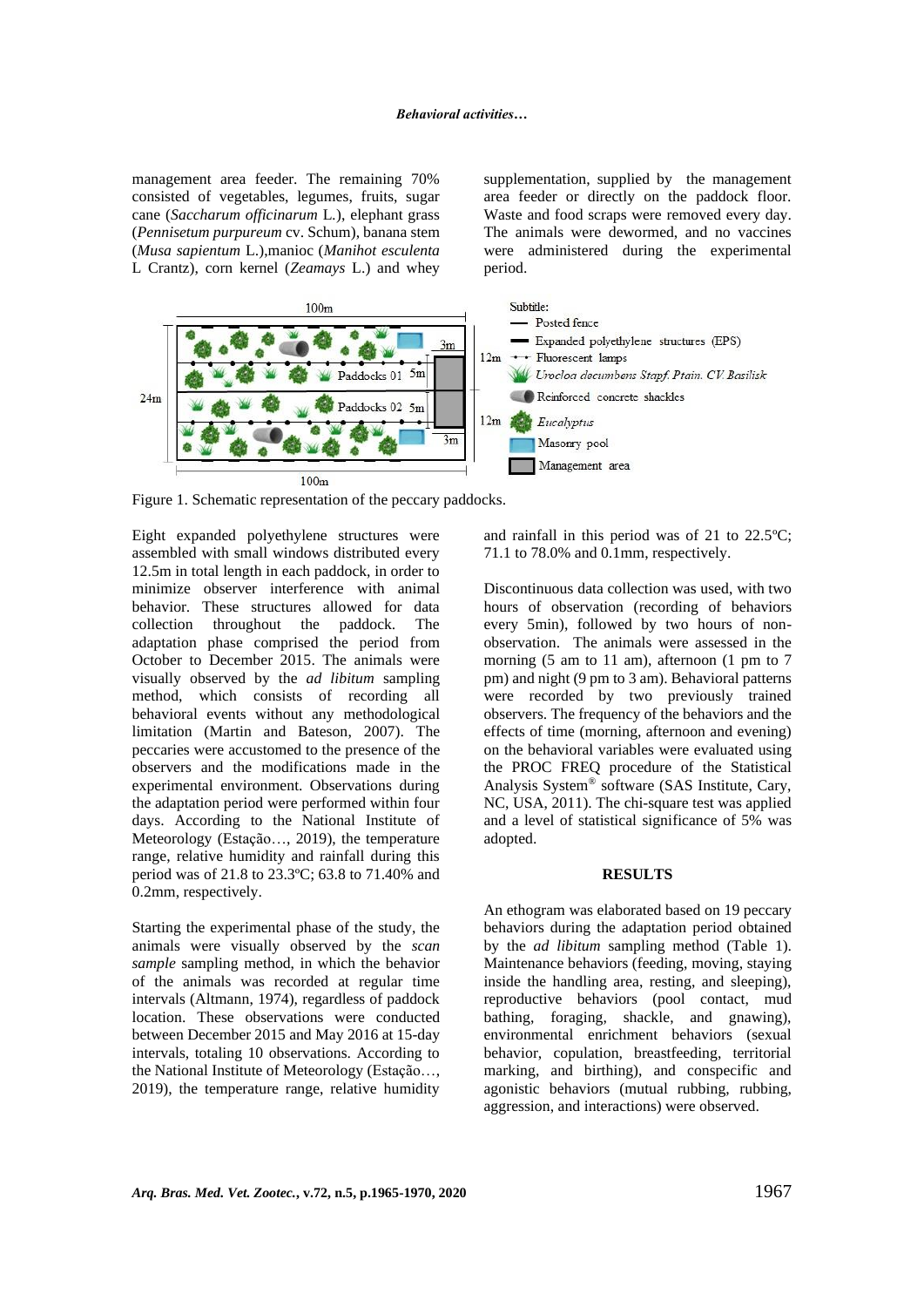# *Oliveira et al.*

| <b>Behavior</b>                           |                                              | Description                                                                            |  |  |  |  |  |
|-------------------------------------------|----------------------------------------------|----------------------------------------------------------------------------------------|--|--|--|--|--|
| Feeding                                   |                                              | Food consumption, handling and selection inside or outside the feeder                  |  |  |  |  |  |
| Pool contact                              |                                              | The animals drink from, walk around and use the masonry pool                           |  |  |  |  |  |
| Moving                                    |                                              | The animals trot, walk or run not always continuously but cumulatively                 |  |  |  |  |  |
| <b>Staying</b><br>inside<br>handling area | the                                          | The animals stay inside the management area to rest, feed or drink                     |  |  |  |  |  |
| Resting                                   |                                              | The animals recline, maintain a lateral position, sit or stand with their eyes open    |  |  |  |  |  |
| Mud bathing                               |                                              | The animals lie in small mud pools                                                     |  |  |  |  |  |
| Mutual rubbing                            |                                              | Two animals in opposite directions rub their heads in the flank region by vertical and |  |  |  |  |  |
|                                           |                                              | horizontal movements, stimulating the dorsal odorant gland.                            |  |  |  |  |  |
| Rubbing                                   |                                              | Rubbing faces and/or body parts against objects and surfaces                           |  |  |  |  |  |
| Aggression                                |                                              | Violent response or reaction that promotes bite disputes, bite threats, submissive or  |  |  |  |  |  |
|                                           |                                              | defensive postures, sometimes accompanied by vocalization                              |  |  |  |  |  |
| Sexual behavior                           |                                              | Sexual positioning with courting, vocalization and unsuccessful riding                 |  |  |  |  |  |
| Copulation                                |                                              | Mating between males and females                                                       |  |  |  |  |  |
| Foraging                                  |                                              | The animals revolve the soil                                                           |  |  |  |  |  |
| Breastfeeding                             |                                              | Female-pup interactions in breastfeeding attempts                                      |  |  |  |  |  |
| Sleeping                                  |                                              | The animals recline or maintain lateral position with their eyes open                  |  |  |  |  |  |
| Territory marking                         |                                              | The act of rubbing odorous glands along the entire paddock length                      |  |  |  |  |  |
| Interactions                              |                                              | Animals from one paddock interact with animals from another paddock                    |  |  |  |  |  |
| Shackle                                   |                                              | Animals use the extra shelter by staying or going through the shackle extension        |  |  |  |  |  |
| <b>Birthing</b>                           |                                              | Pup birthing                                                                           |  |  |  |  |  |
| Gnawing                                   | The animals gnaw on tree trunks and/or roots |                                                                                        |  |  |  |  |  |
| Other                                     | The animals perform undescribed behaviors    |                                                                                        |  |  |  |  |  |

Table 1. Ethogram of peccaries elaborated by *ad libitum* sampling method

All behaviors were confirmed in the experimental period by *scan sample*, except for territorial marking and birthing. The effects of time were not statistically significant (P>0.05) for mutual rubbing, rubbing, aggression, sexual behavior, copulation, foraging, breastfeeding, interactions,

shackle, gnawing, and other behaviors (Table 2), but were significant (P<0.05) for eating, pool contact, movement, staying inside the handling area, rest, mud bathing and sleeping. The time of day exerted a significant effect.

Table 2. Frequencies of behavioral activities of peccaries as a function of time of day

|                                  |             | Time period        |                    |                      |             |
|----------------------------------|-------------|--------------------|--------------------|----------------------|-------------|
| <b>Behavior</b>                  | $\mathbf N$ | Morning            | Afternoon          | Night                | p-value     |
| Feeding                          | 1350        | $2.40^{\rm a}$     | 1.26 <sup>b</sup>  | 0.06 <sup>c</sup>    | $< 0.0001*$ |
| Pool contact                     | 478         | $0.55^{\rm b}$     | 0.72 <sup>a</sup>  | 0.04 <sup>c</sup>    | $0.0439*$   |
| Moving                           | 4078        | $3.15^{b}$         | 6.37 <sup>a</sup>  | 1.72 <sup>c</sup>    | $< 0.0001*$ |
| Staying inside the handling area | 2763        | 5.16 <sup>a</sup>  | 1.36 <sup>b</sup>  | 1.09 <sup>c</sup>    | $0.0002*$   |
| Resting                          | 7342        | 8.31 <sup>b</sup>  | 8.78 <sup>a</sup>  | 3.14 <sup>c</sup>    | $<0.0001*$  |
| Mud bathing                      | 274         | 0.17 <sup>b</sup>  | 0.59 <sup>a</sup>  | 0 <sup>c</sup>       | $0.0005*$   |
| Mutual rubbing                   | 478         | $0.53^{ns}$        | 0.64 <sup>ns</sup> | 0.15 <sup>ns</sup>   | 0.4329      |
| Rubbing                          | 163         | 0.19 <sup>ns</sup> | 0.21 <sup>ns</sup> | 0.04 <sup>ns</sup>   | 0.8436      |
| Aggression                       | 71          | 0.07 <sup>ns</sup> | 0.11 <sup>ns</sup> | 0.01 <sup>ns</sup>   | 0.9281      |
| Sexual behavior                  | 71          | 0.10 <sup>ns</sup> | 0.09 <sup>ns</sup> | 0.01 <sup>ns</sup>   | 0.8062      |
| Copulation                       | 70          | $0.05^{ns}$        | 0.13 <sup>ns</sup> | 0.02 <sup>ns</sup>   | 0.3903      |
| Foraging                         | 2749        | 3.36 <sup>ns</sup> | $3.43^{ns}$        | $0.79$ <sup>ns</sup> | 0.6489      |
| <b>Breastfeeding</b>             | 611         | 0.73 <sup>ns</sup> | $0.69^{ns}$        | 0.26 <sup>ns</sup>   | 0.7626      |
| Sleeping                         | 14483       | 7.71 <sup>b</sup>  | 7.19 <sup>c</sup>  | 25.02 <sup>a</sup>   | $< 0.0001*$ |
| Interaction                      | 135         | 0.16 <sup>ns</sup> | 0.17 <sup>ns</sup> | 0.04 <sup>ns</sup>   | 0.9538      |
| Shackle                          | 334         | 0.08 <sup>ns</sup> | 0.20 <sup>ns</sup> | 0.64 <sup>ns</sup>   | 0.2319      |
| Gnawing                          | 197         | 0.06 <sup>ns</sup> | $0.44^{ns}$        | 0.04 <sup>ns</sup>   | 0.2819      |
| Others                           | 641         | $0.55^{ns}$        | 0.96 <sup>ns</sup> | 0.26 <sup>ns</sup>   | 0.8813      |

N, number of observations; Frequencies followed by the same letter in the same row do not differ from each other by the Chi-square test at the 5% level (P<0.05);  $^{ns}$  = not significant at the 5% level (P>0.05).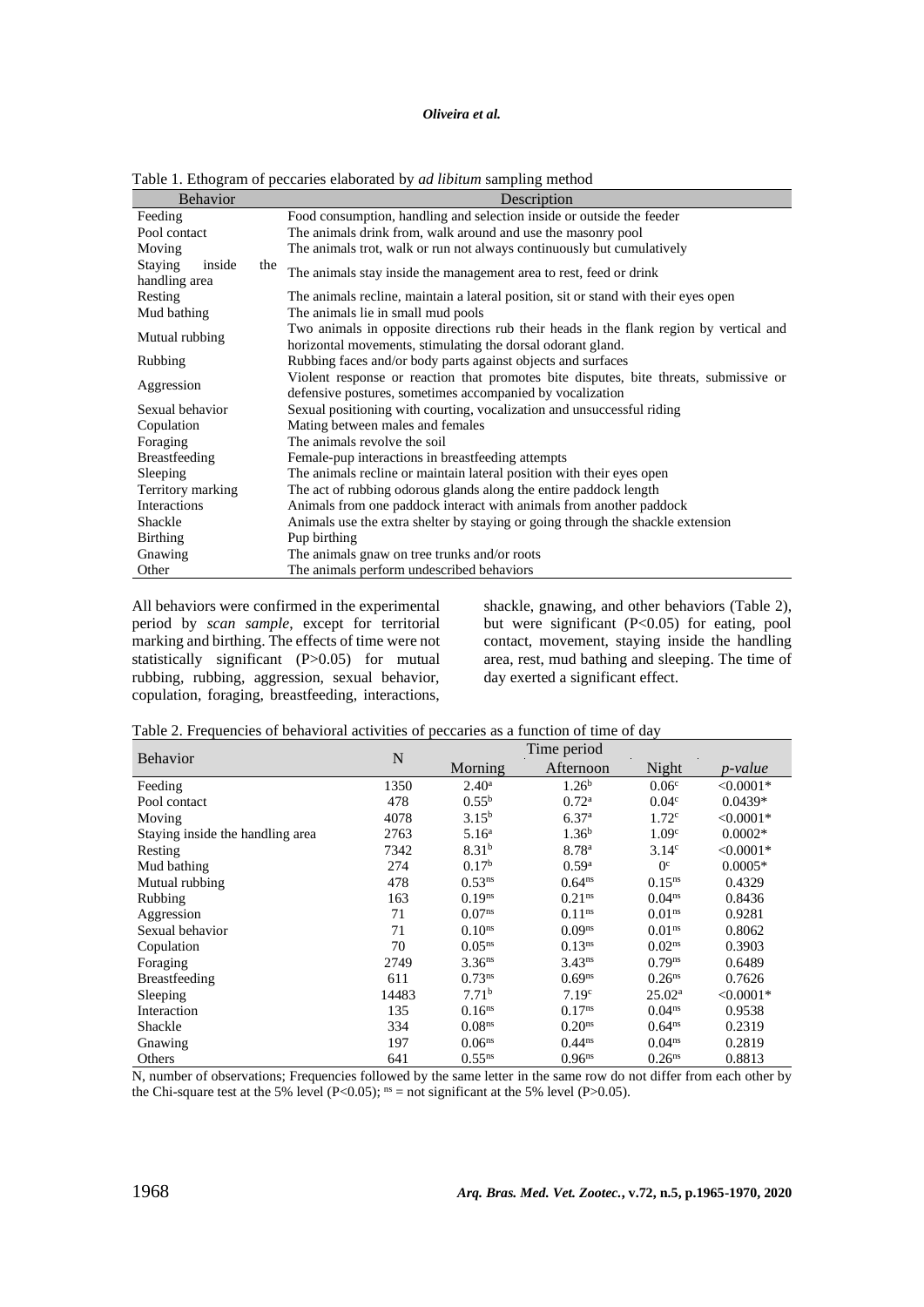### **DISCUSSION**

The feeding behavior of peccaries was influenced by daily handling, with higher frequencies of feeding in the morning (2.40) and afternoon (1.26). Consequently, the animals moved constantly during these periods. The peccary has a pre-stomach consisting of four chambers (gastric pouch, cranioventral blind sac, caudodorsal blind sac, and direct compartment) and is therefore classified as omnivorous (Cavalcante Filho *et al*., 1998). This fact allows the animal to utilize fibrous feed through microbial fermentation of cellulose. Thus, lowcost products can be included in the diet of peccaries reared in captivity, as is the case of the present farm where 70% of the diet consists of seasonal foods (fruits, vegetables, and legumes), rendering it a profitable and sustainable alternative. Additionally, a higher frequency of staying inside the handling area was observed during the day, probably because of the location of the troughs, with the animals remaining inside the facility for feeding and/or drinking.

A semi-intensive production system of peccaries can increase the stress of animals because of the reduced space and lack of refuge areas, a fact that possibly impedes the expression of natural behavior. According to Sowls (2013), staying inside the handling area may be used as a protection mechanism in situations of conflicts that occur during feeding, i.e., this improvement may be used as a refuge by the animals. Nogueira-Filho (1999) and Nogueira *et al*. (2010) suggested that peccary producers should provide a space of 185.5m² per animal in the facility to ensure social stability. In addition, the construction of several masonry feeders and drinking fountains inside the facility and/or throughout the paddock is necessary in order to avoid a dominance behavior of animals in during feeding and drinking, as well as to provide refuge areas (inside the handling area and reinforced concrete shackles), which can reduce the occurrence of agonistic acts. The installation of these structures in the production system should therefore improve the welfare of peccaries in captivity.

The frequencies of pool contact and mud bathing were higher in the afternoon (0.72 and 0.59, respectively). This finding can be explained by the greater solar incidence during this period, which is confirmed by the mean temperature (25.8ºC) and relative humidity (59.5%) during the experimental phase (Estação…, 2019). Consequently, with increasing environmental temperature during the day, the animals tend to increase their water intake from the pool and bathing in mud puddles in order to regulate their body temperature (homeostasis) (Beale *et al*., 2018). In addition, mud bathing provides a physical barrier to ticks and other ectoparasites (Quintana and Rabinovich, 1993). Supporting the hypothesis, the farm supplies water through sprinklers during the dry periods of the year in order to form artificial mud puddles along the paddock for the welfare of the species. Therefore, mud puddles favor environmental enrichment, which reduces stress and stereotypical behaviors, improving the conditions of captivity (Baxter *et al*., 2011; Martins *et al*., 2015).

Moving and resting exhibited superior activity patterns during the day. The animals are probably more active during this period as a result of environmental factors (temperature and relative humidity) and maintenance requirements (Beale *et al*., 2018), in agreement with the patterns observed in this study.

White-lipped peccaries are diurnal animals (Mayer and Wetzel, 1987) and the sleeping behavior therefore predominated at night (25.02). However, behavioral activities such as moving and staying inside the handling area were also observed at night, but their frequencies were lower. Vinne *et al*. (2015) reported a predominance of behavioral activities during the day (morning and afternoon) in diurnal animals; however, the animals do not spend the whole day in continuous activity, as demonstrated in the present study by the frequencies of sleeping behavior in the morning (7.71) and afternoon (7.19).

The present results suggest that white-lipped peccaries (*Tayassu pecari*) are influenced by time of day (morning and afternoon). Feeders, drinkers and refuge areas must be provided in the facility, as well as mud puddles across the paddock. In addition, peccaries express behavioral patterns that are important for their welfare even in semi-intensive production systems. The findings of the present study increase our understanding of the maintenance of *Tayassu pecari* in semi-intensive systems, enabling appropriate facility/management